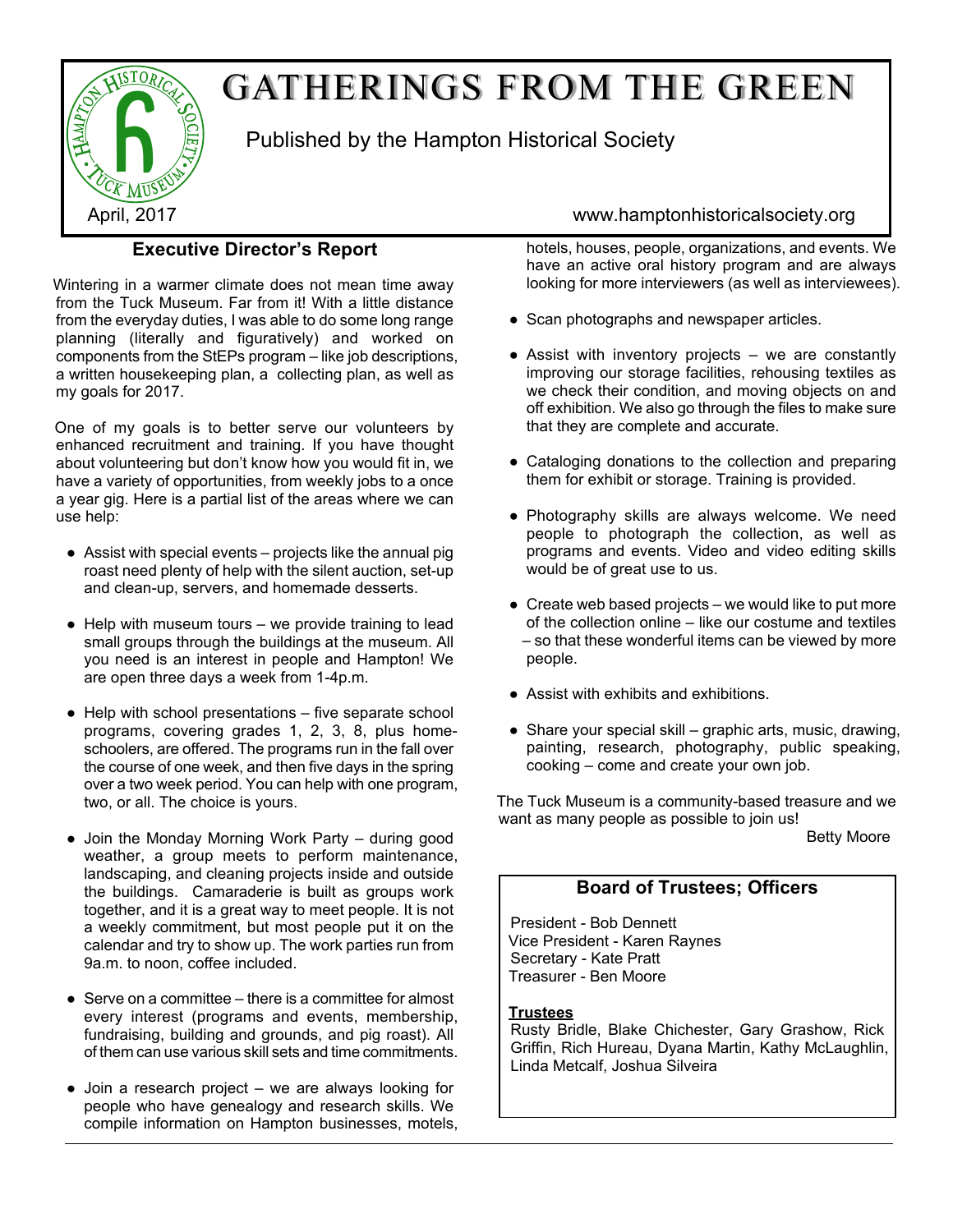### **Hampton's Oceanside Grange**

In February 1927, Hampton's Grange was at its peak. Membership had grown to 180 members from the original 15 members who formed the Grange in 1897. Four of the founders were women – because membership in the Grange was open to both men and women, which was unusual at that time for fraternal organizations.

A national organization, the Grange was formed as a secret fraternal society to promote rural interests, provide information on agricultural practices, and offer educational and social opportunities for its members. The Hampton chapter, named Oceanside Grange, became popular in the farming town, meeting at various locations.

Early in 1927, the Oceanside Grange announced plans to build its own hall on High Street and acquired Frank Mason's barn for that purpose. It moved the barn for remodeling to the present location of American Legion Post #35, which also used the Grange hall as a meeting place.

The Grange hall opened in April 1929 with a supper that cost of 40 cents per person. At the September 1929 dedication, 300 guests represented all towns in New Hampshire. During the 1940s, movies were shown upstairs and the projection room is still part of the facility. For its 50th anniversary in 1947, the Oceanside Grange held a mortgage burning ceremony.

The Grange hall has since become home to American Legion Post #35. Local historian and photographer Karen Raynes captured the 2011 American Legion event pictured.



The Hampton Historical Society has minimal material in its collection to tell the story of the Oceanside Grange. If you have material that you would like to donate, please contact Betty Moore at 603-929-0781.

#### **Annual Symposium** *Life and Death in the Piscataqua Region*

The Portsmouth Historic Sites Associates presented their annual winter symposium, *Life and Death in the Piscataqua Region*, at the St. John's Masonic Lodge in Portsmouth on March 4, 2017.

There were four presenters:

- Karen Raynes of the Hampton Historical Society "The Queens of Hampton Beach: The History of the Carnival Queens & Miss Hampton Beach Beauty Pageant 1915-2015"
- Jim Craig of the USS Albacore Park in Portsmouth "A Measureless Peril: Wartime Hysteria, Spies, Surrenders at Sea and German U-boats off Portsmouth in WWII"
- Gerry Ward of the MFA and the Portsmouth Historical Society – "Four Centuries of Portsmouth Furniture"
- Richard Adams of the Wentworth-Lear Association "Notable Denizens of Portsmouth's South Cemetery"

Karen says, "It was a great honor to present on the same stage with such brilliant men and entertain an audience of interested historians."



Gerry Ward, Richard Adams, Karen Raynes, and Jim Craig

#### **Mission**

The mission of the Hampton Historical Society is to increase public knowledge and understanding of the history and cultural heritage of the town of Hampton, New Hampshire, from its earliest inhabitants to the present generation. We will communicate that history through an active museum, educational programs, and a resource library.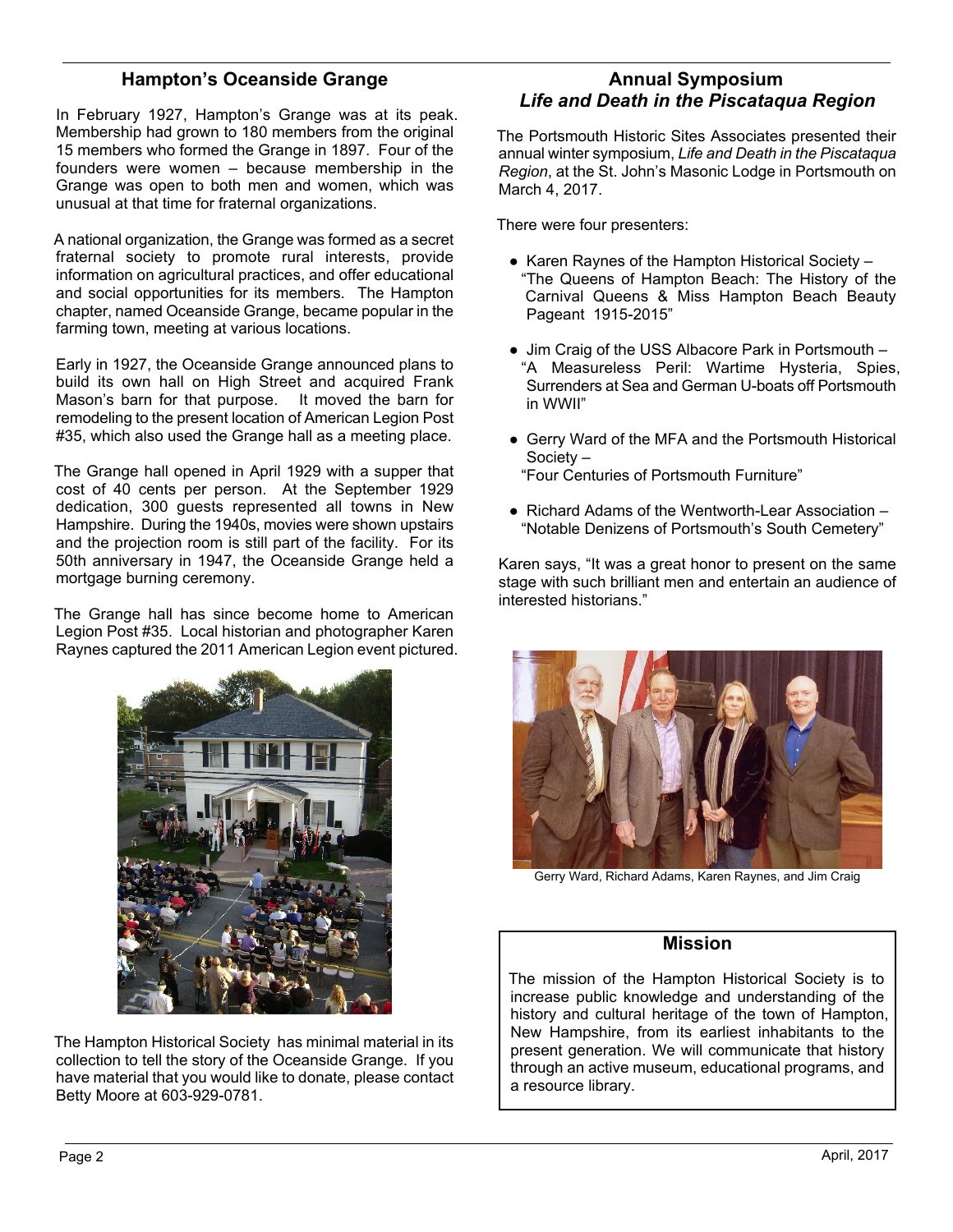#### **Thanks, Terry!**



The HHS Board of Trustees thanks Terry Grube of Seacoast Inspections, LLC, Hampton, for volunteering his services.

In February, Terry and Gary Grashow, HHS Building and Grounds Chairman, did a walk-thru of the Tuck Museum. Recent improvements to our heating equipment and insulation have resulted in lower operating costs. Terry is a

Level II Thermographer. He used an infra-red camera to inspect the existing insulation.

Terry made recommendations that will further reduce operating costs and improve air quality in the building. Some of the changes include: insulating, adding vapor barriers to the basement crawl spaces, sealing cracks in the foundation brickwork, correcting the drain on our dehumidifier, sealing duct chases, and adding a sealed attic access hatch.

So thanks, Terry, for your help and expertise!

#### **Business members**

We thank the following business members for their support of the Society:

234 Lafayette Road Realty LLC 401Tavern, LLC Atlantic Motel Robert Dennett Eccentric Hair Galley Hatch Restaurant, Inc. Hampton Beach Casino, Inc. Kingfish Trolley Lines, LLC Lamie's Inn & The Old Salt Restaurant Cheryl Lassiter Mackensen & Company Inc. William Nay Northeast Auctions Preston Real Estate Provident Bank Remick & Gendron Funeral Home & Crematory RLSafeHome The Troiano Wealth Advisory Group Tobey & Merrill Insurance Tracy Theatre Originals Unitil Corp. Dr. Leonard Walker Windjammer By The Sea

#### **We thank the members listed below for their donations to the Annual Operating Fund.**

Douglas & Elizabeth Aykroyd Philip & Diane Backstrom Walter & Carolyn Beaulieu Steve Brigandi Frank & Mary Broderick Lorraine Parr Busch Alfred & Barbara Carlson Ed & Janet Caylor Lynne Crowley Ted & Betsey Davis Margaret Dennett Richard S. Dennison Jean DeZarn James J. Djerf Anne Dustin Eric & Alicia Fachon Stephen & Susanne Falzone Robert & Elizabeth Field, Jr. Carolyn Fluke Lisa and Gary Grashow John Hall Mary Jo Haskell Joan P. Hazell Marilyn Hughes Richard Hureau Bruce Inglis

Brad & Karin Jacobson Bill & Carol Keating Sally Bachelder Keil Donald & Dottie Kennedy Mark & Linda Klausner Mary Alyce Knightly Leonard & Kathleen Kopala Ken Lobdell John K. Martin John & Ruth Mason Edward & Ann McDermott Frank & Rose McEachern Glenn & Patricia McKenzie Kathryn McLaughlin Fran & Bonnie McMahon Jim & Linda Metcalf Ben & Betty Moore David & Elizabeth Moulton Chuck & Pat Navin B J "Doc" Noel Stacy & Debra Noyes Patricia O'Keefe Joseph & Ann O'Shaughnessy George Owen Jeff & Mary Elen Palmer Irene Palmer

Carol Palmer Mary Ann Poland Jean Power Kate Pratt Preston Real Estate Roger & Marcella Quandt Linda Quinn Peter E. Randall Karen Raynes Fred Rice Tom & Linda Rickenbach Chet & Diane Riley Geraldine Ross Rosemarie Schwartz Mark & Susan Schwartz Lucinda T. Spaney Michael Stiers Roger & Nancy Sylvester Richard & Jane Taylor Priscilla Ann Thoen Roger Towle Art & Mickey Wardle Alfonso Webb Sr. Chuck & Karen Weinhold Diane P. Withee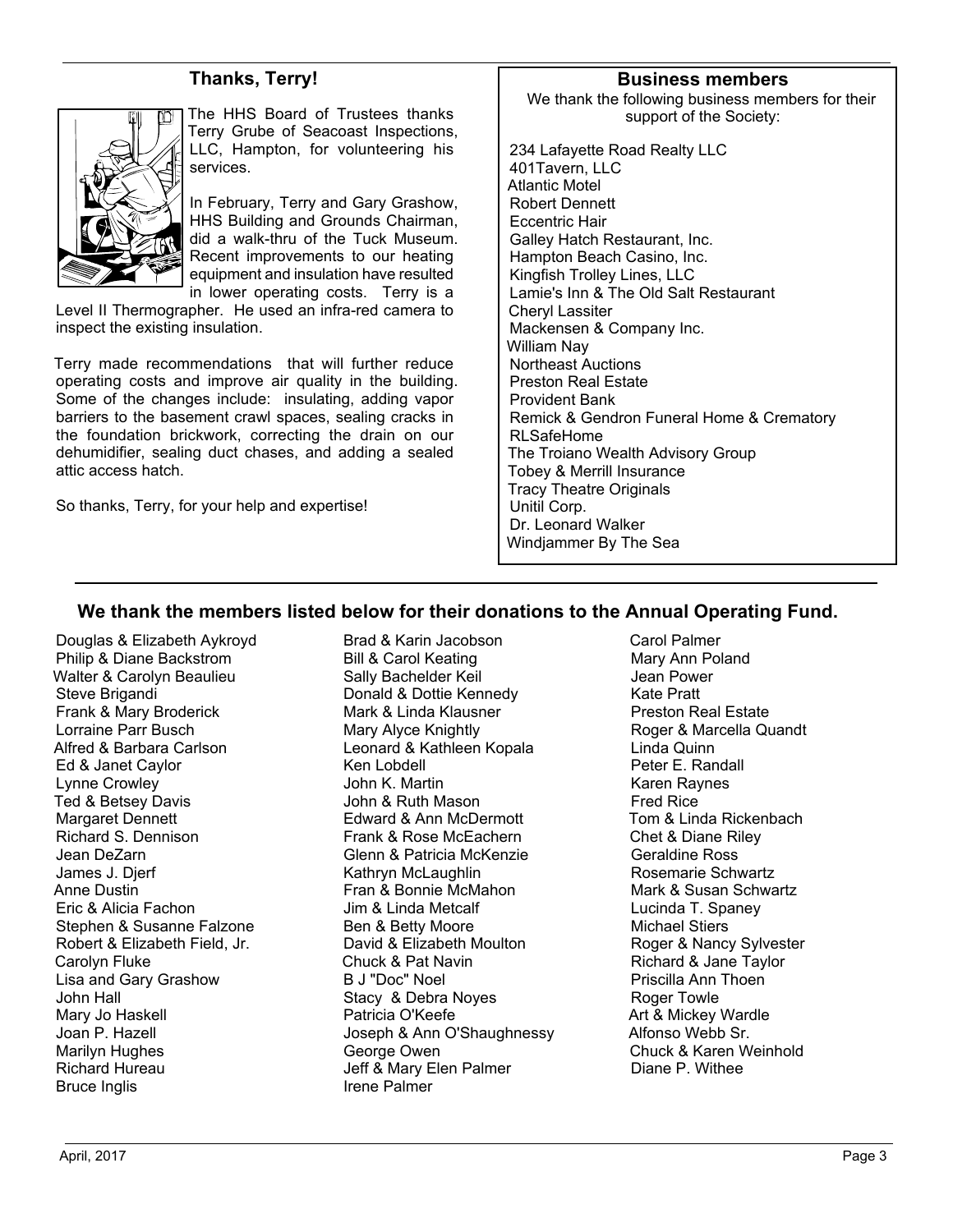## **Gifts to the Collection 2016 - Includes Education Items & Display Aids**

- Ocean House Registry & Ocean House Daybook (1903-1906) Arthur Moody
- Oral History CDs: Bruce Aquizap; photographs and ephemera from Priscilla Emery Oral History Committee
- Photographs relating to Hampton, Dierks Family, Hampton Beach Fire 1918, HPD & HFD booklets, school related memorabilia, American Legion Auxiliary photographs and clippings, *USS Hampton* memorabilia, Hampton related genealogical information, collection of artwork by Ruth Stimson, bound 1938 *Hampton Union*, Bill Elliot photographs and ephemera, scrapbook Hampton Playhouse, watercolor of Marine Memorial, various school reports 1930,1931, 1999, 2000, 2004- Lane Memorial Library
- Helene Harris political ad, Farragut postcard, photographs and ephemera relating to architect Ralph Harris, photograph of Beverly Hollingsworth and Gov. John Lynch - Helene Hickey
- Newspaper CDs *Beach Comber* & *Beach News* Rich Hureau and Candy Stellmach (Digitization Project)
- Rupert Lindsey Collection (manuscripts, photographs), minutes of the Baptist Brotherhood (1919) Gerald W. Lindsey
- Two sketches of Hampton Beach attributed to Johan Stelmer museum purchase
- Collection of fashion books, WWI service handbook, Tuck Museum event photographs, items relating to Alfred A. Hoyt, (schoolbook, artwork, photo), pewter coffee pot, latch & hinge from 60 Park Ave., James House materials, print scarf, antique greeting cards (1920-1950), dolls made by Margaret Berry, photograph of Margaret Berry, series of McGuffey readers, poetry collection of Evelyn Philbrick, education magazines and schoolbooks, research for school programs, history of Hampton school lunch program, Helen Hayden's graduation dress, yellow summer dress c. 1950s, mini album class of 1944, Script *The Trial of Goody Cole*, manuscript *A Window on Old Hampton*- Priscilla (Pat) Triggs Thoen
- Scrapbooks of Hampton (clipping and memorabilia 2003-2008) compiled by James Duhamel Donor unknown (through Hampton Town Clerk)
- Scrapbooks relating to Seacoast Community Women and Jaycee Wives (1971-1990), photographs Seacoast Community Women - Katie Ells
- 2015 Hampton Town Report, Hampton School Reports, Tuck Museum DAR Historic Preservation Award and Pin, Children's Festival 2016 giveaways, book - *Historic New England Powder Houses*, collection of children's history books, 2016 Christmas Parade poster - Collection Committee
- Hampton Beach Post Office crew c. 1939 Gail Langley Donald
- Book  *Northwest Passage* Michael Angelari
- Hampton Monday Club negatives 1920-1944 Douglass Hunter
- Moulton deeds, Turnpike Causeway deeds and shares, Academia 1898-1899, almanacs (7), collection of postcards, Barbara Toppan wedding guest list and marriage certificate, panel from the Toppan Garrison House, photographs class of 1936, photographs storm damage at Hampton beach, Edmund Toppan essay while at Harvard University (copy 1796), newspapers (12) *The Country Gentlemen* 1893-96, book *Beautiful Place of Pines* (1888), HAHS newspaper *Academia* (9)- Michael Toppan
- Book *Color Me Included* Rev. Deborah Knowlton
- Carriage plans from the Garland House (Winnacunnet Rd.)- Jack Vogt
- Miss Hampton Beach ephemera Sheila Scott
- Scans Ruth Stimson related Marilyn Wallingford
- Book *Memorial of Honorable Richard Jenness* Jonathan Clark
- Baptist Church history Beverly Stoughton church historian
- "Achoo! Stop the Flu" & "The Best of Julie and Brownie" CDs Gardner Brown Macintosh
- Mrs. Winslow's Domestic Receipt Book (1862) Betsey Davis
- Exeter and Hampton Electric Co. Annual Report 1960 Leigh Smith
- Tercentenary Parade photos and wooden nickels Anne Wiggins
- Photographs DAR Award Ceremony, 2016 Miss Hampton Beach Contest, HHS open House Dec. 4, 2016 Disaster Civil Defense Kit bag - Karen Raynes
- Palmer Family photographs Arnold (Bud) Palmer
- Plow, aerial photo Park Ave. area, loafer rake Ed & Nan McDermott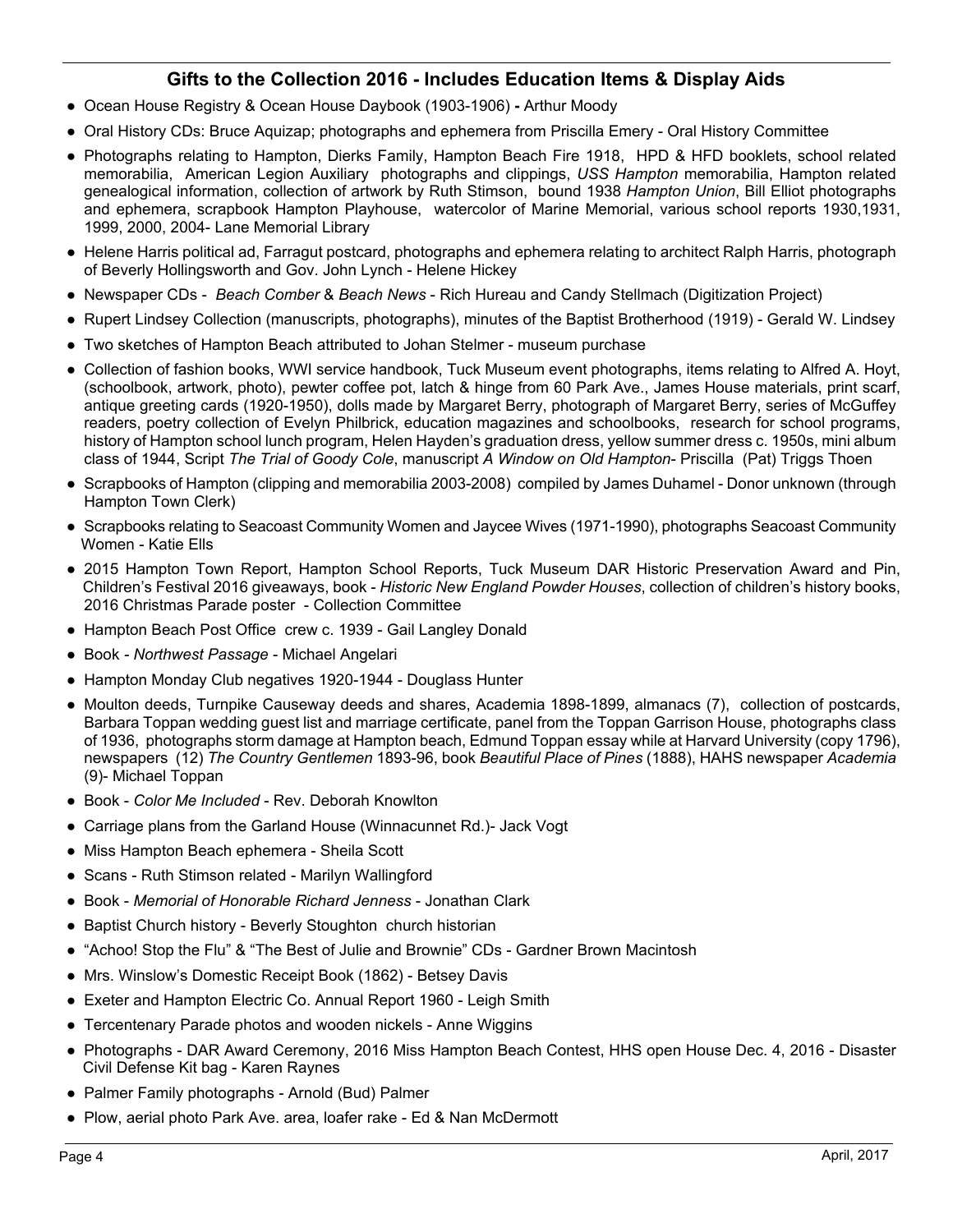- Postcard "Surf and Rocks" Alvin Schaut
- Souvenir china Whittier Birthplace and ashtray HB precinct 50<sup>th</sup> Anniversary Pauline O'Brien
- Photographs relating to Roland Sawyer- Nathalie Potts
- Photographs relating to Mildred Dudley Autio Fanny Autio
- Framed perambulation of the town lines 1836 Diane and Chet Riley
- Postcards of Hampton area Gail Szydlo
- Books *Hampton & Hampton Beach*, *Historic Tales of Windam* (NH) Collection Committee through Dani McGrath Arcadia Publishing
- Hampton beauty queens information Frances Houlihan
- Photograph & memorabilia relating to Walter White Carole Wheeler Walles
- Pung from Perkins/Berry family Tobey Berry
- Hampton Academy warm-up jacket c. late 1970s, WHS hockey jersey, WWI hat and top hat Linda and Steve Trofatter
- Materials relating to Hampton Playhouse donor unknown
- Shadowbox Batchelder Ice, photograph of Nathaniel Batchelder, comic book "Red Ryder", fabric eyelet parasol Betty Batchelder Hart
- Research Charles Perkins gold rush records, DVD *Mysteries of* NH, DVD *100 Years at the Beach: Queens of the Carnival and Miss Hampton Beach*; research relating to Edmund Toppan, postmaster account book 1841-42 (copy), research Wallace Lovell - Cheryl Lassiter
- "Universal" store bottle Elizabeth Aykroyd
- Hampton National Bank deposit bag Scott Bean
- Clock face Odd Fellows Building, HPD &HFD memorabilia, seawall information, map lot line High Street, Hampton District Court misc. papers - Town of Hampton
- Book  *American Witches*  Susan Fair
- Record album "The Continentals", Hampton Beach souvenir plate Shirley Howard
- Mini -photographs Hampton & Hampton Beach, 2008 sand sculpting contest photographs Ann Welch
- Railroad spike and nail Margaret Dennett
- History of Hampton Vol. 1 & 2- Judith Hayden
- Photographs Hampton Beach bathers & cottage, postcards Eleanor (Elly) Becotte
- Photographs Miss Hampton Beach 2016 Brooke Riley
- Church Records Vol 1-5, Index Candice (Candy) Stellmach & Rich Hureau
- Hampton Garden Club records 2006-2015 Carol Keating (HGC Custodian)
- Wooden Finial from Ocean House Bernard Dunbrack
- Collection of 19<sup>th</sup> century newsletters, collection of NH almanacs, NH Register 1796, 1822; patriotic booklets, personal papers of Taylor Family, governmental pamphlets and publications - estate of Arabella Taylor-Tuttle
- Book  *Index to Genealogies in New Hampshire Town Histories*  Robert Dennett
- Grange memorabilia, decal Hampton Beach, medicine bottle Dr. Thompson, background on Dr. Thompson by Ron Bourgeault, history of 22 Academy Ave. & research on Harry I. Noyes by Linda Trofatter - Dean Merrill
- Scrapbook Salty Marsh Junior Garden Club c. 1960s Sheryl Bernier
- Slides Ruth Stimson collection I & II Lori Cotter
- Pencil sketch "Covered Bridge on a Summer Day" by Ruth Stimson Linda Sadlock
- Quilt from Towle Family homestead Shari Garrett-Miller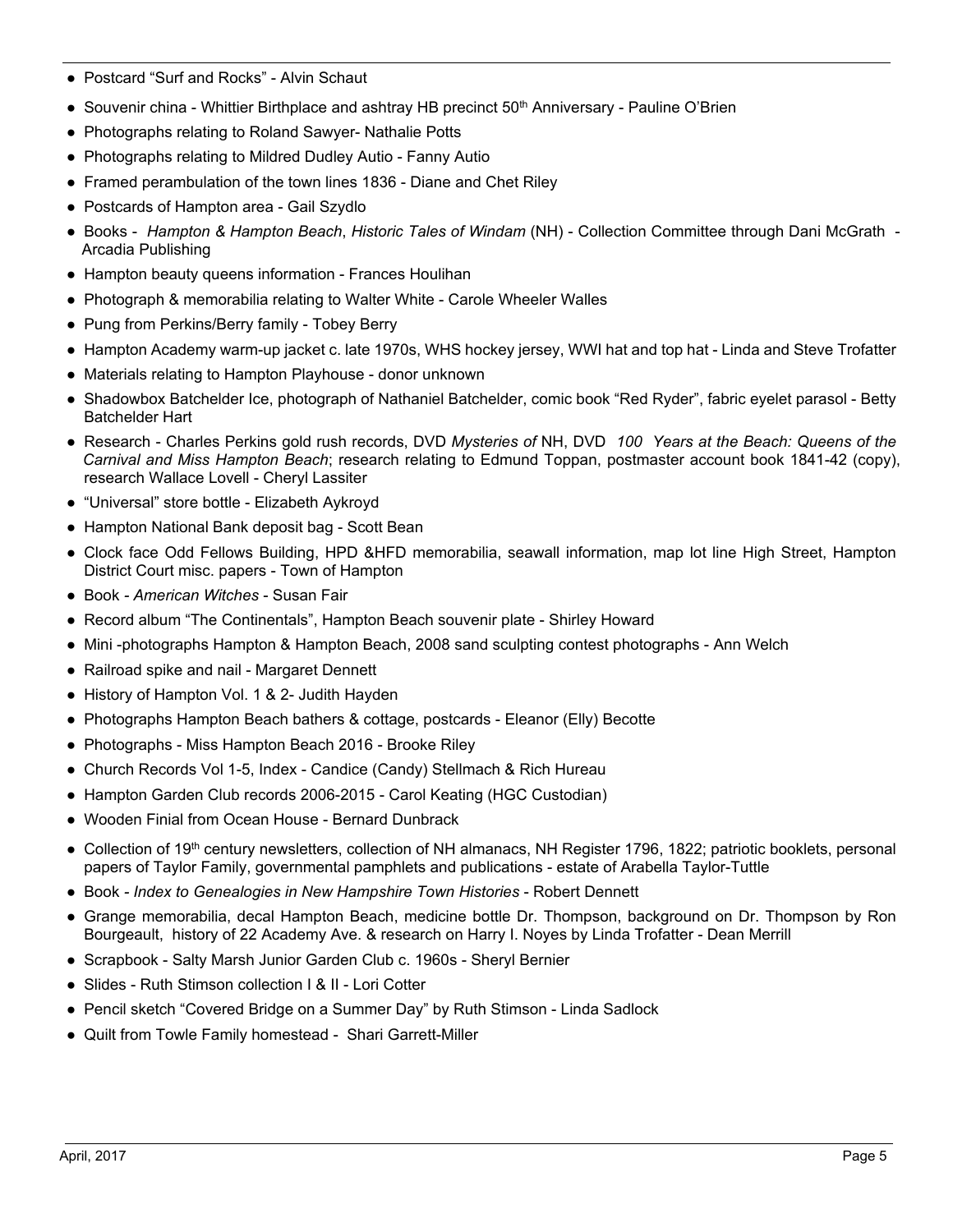# **A Ghost in the Captain David Perkins House?**

In 1825, Sea Captain David Perkins married Asenath H. Batchelder. They built a house on the main road to the beach, which is now Winnacunnet Road.



David and Asenath raised five children in the house; the last to live there was their daughter Elizabeth. She was a teacher who taught in Texas and other places, then returned to the family homestead. She would eventually move to a house across the street.

The house stayed in the family until 1977. The last Perkins descendants to live there were Arthur Johnson, an artist, and then his widow Ann.

Ann Johnson, who considered herself a psychic, moved to the back of the house after Arthur died. From there, she would look outside, and see her deceased husband sitting on a rock. She knew she had to build a new house there and moved to this house on what is now Presidential Circle. She sold the Perkins house in 1977.

The Captain David Perkins House was empty until 1979, when Joe and Pat O'Keefe bought it. They raised four children in the house, where Pat (an HHS volunteer) still lives. She plans to stay there at least until 2025 to celebrate the house's 200th anniversary.

After Pat moved in, Ann Johnson would visit, and it is Ann who told Pat the house's ghost stories…

One day Ann was in a downstairs room that had a mirror over the fireplace. She was carrying a tray, heard a rustling of skirts, looked up into the mirror, and saw the likeness of the house's first owner, Asenath Perkins. With that, she dropped the tray!

Ann told Pat that she recognized Asenath from old tintype photographs she and Arthur had found in the barn.

Ann also told Pat about the night she and Arthur were sitting together downstairs in one of the few rooms that had heat when they heard footsteps on the stairs. Arthur looked up and said to Ann, "If she [Asenath] knew how much we love and care for this house, she would go away."

Ann and Arthur had a number of children who grew up in the house. According to Ann, Asenath would appear at night when the children were in bed and tuck them in. Ann said they would wake up, terrified.

Ann would constantly ask Pat if she'd seen or heard anything, but Pat never did and hasn't to this day.

Captain David Perkins and Asenath Batchelder were descendants of two of Hampton's founders – Abraham Perkins and Reverend Stephen Bachiler. Captain Perkins's ship was the Virginia, possibly built in Portsmouth, NH. Captain Perkins drowned in the Gulf of St. Lawrence in October 1851. Asenath died in May 1888.



Mike O'Keefe, an architect and Pat's oldest son, created artist renderings based on his conception of what the house might have looked like in Captain Perkins's time. They are on display in Pat's house. She says Mike will have to update the renderings to show a well they later discovered just outside the front door when the walkway and patio were built.

The Hampton Historical Society would like to record and save Hampton's ghost stories. If you have a ghost story, please tell it to us so that it won't disappear. Email Kathy McLaughlin, a trustee, at kmclaughlin119@gmail.com, or call her at 603-601-6770.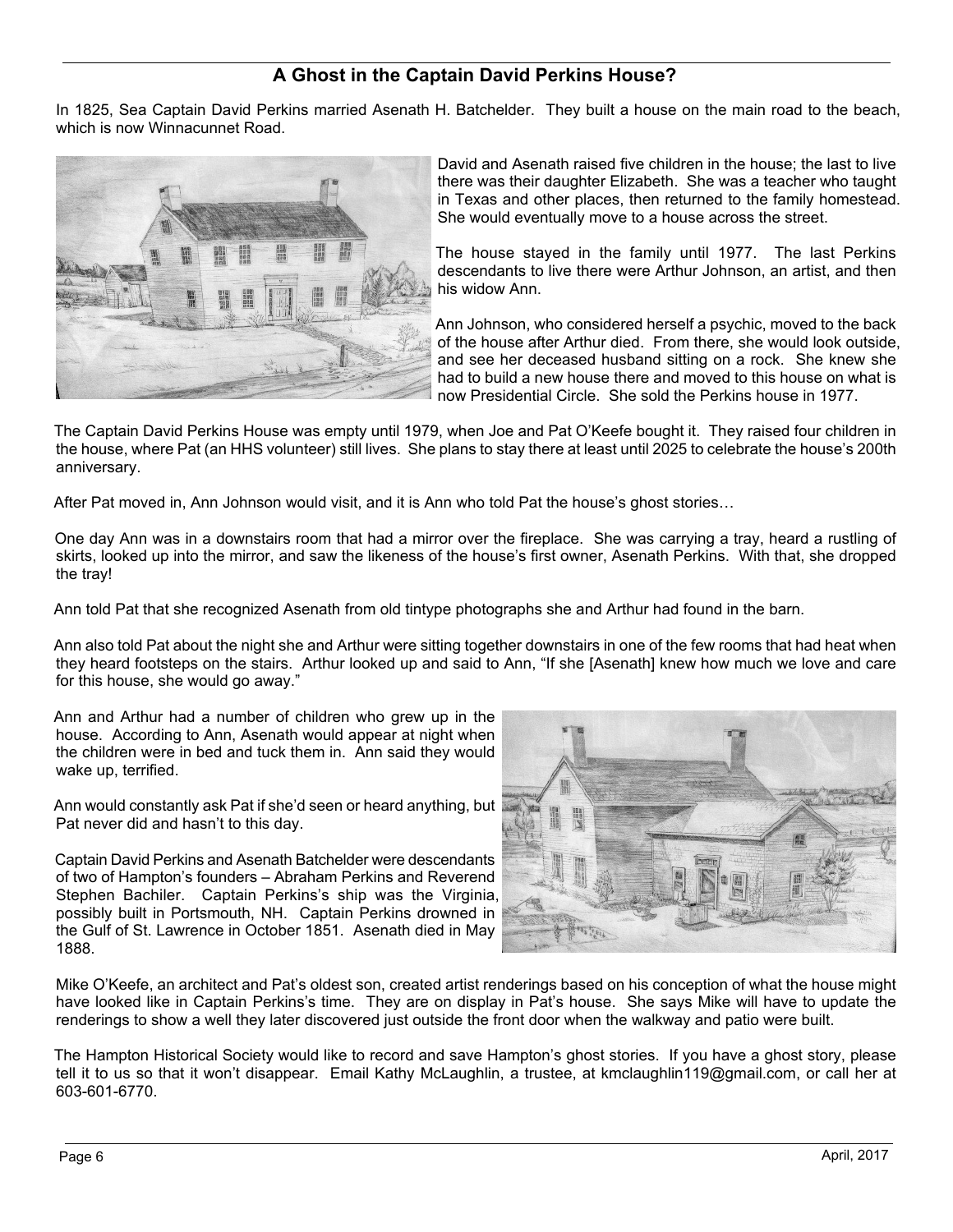# **WWI Exhibit at Tuck Museum - Starts April, 2017**



Three Hampton families have loaned to the Tuck museum for display memorabilia from Hampton men and women who enlisted and served in WWI.

Lori White Cotter and Nancy Osgood have shared photos and information about family member Jeannette Packard White, who served as a nurse in France during the war.

John Mason brought in his grandfather Harry Newton Elwell's WWI trunk, with uniform, boots, hat, knife, trench art, buttons, and photos.

Dean Merrill has shared photos, medals, trench art, hats, and letters from his grandfather Dean Bixby Merrill's collection.

The information and items will be showcased at the Tuck Museum's WWI exhibit (starting in April, 2017), and incorporated into the WWI video that is in process, to be shown at the American legion Hall on November 11, 2017.





Anyone who has information about Hampton people and WWI please contact Karen at the museum, 603-929-0781

## **HHS Authors Presentation About Slavery in New Hampshire: History Uncovered**



On April 2, HHS hosted its first program for 2017 at the Congregational Church's Fellowship Hall.

Authors Reverend Deborah Knowlton, *Color Me Included*, and newspaperwoman Michelle Aronsky Sherburne, *Slavery and the Underground Railroad in New Hampshire,* shed light onto the hidden history of slavery and black heritage during the program entitled "Windows into African-American Life in New Hampshire."

Reverend Knowlton mentioned that there were over 100 slaves in the Hampton area during the time period she researched in the church record books from the late 1600s to the early 1800s.

Sherburne has been researching the subject of the underground railroad for 25 years. She spoke of the Quakers and Abolitionists in New Hampshire who secretly transported slaves who followed the "North Star" to Canada in hopes of finding freedom and acceptance.

Rev. Knowlton; Michelle Sherburne

Knowlton and Sherburne both said that they enjoyed bringing out the truth in the history of this subject. New information is always being discovered and networked to other historians.

All who attended were enlightened by these two authors and their presentation.

HHS wishes to thank the Congregational Church's "Gods Baby Closet" for supplying refreshments for the program.